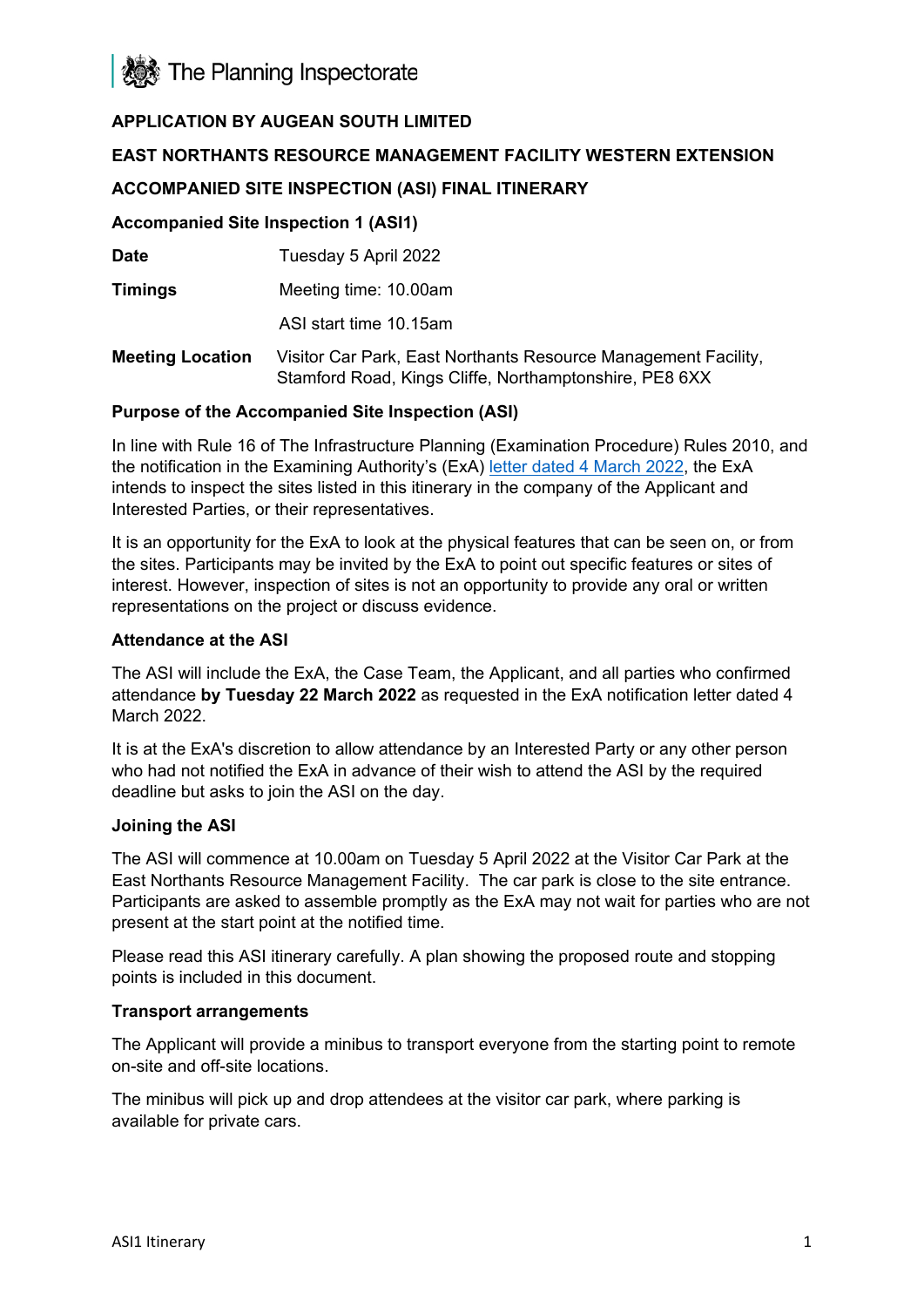

#### **Sites on private land**

Access onto private land or into homes is at all times by permission of the person controlling it; householders, occupiers and landowners may refuse to allow some persons accompanying the ExA onto their land. Under those circumstances, the ExA will decide whether or not to proceed with that part of the inspection and may ask those refused access to wait outside.

### **COVID-19 – lateral flow testing and other precautions**

Attendees should consider completing a lateral flow test before arriving at the ASI. If you are experiencing any COVID-19 symptoms, please do not attend.

Vehicles provided by the Applicant will be used to transport attendees during certain parts of the ASI. The use of face masks will be required on-board, as will the opening of windows to promote clean airflow.

During the ASI, all attendees are expected to follow current and relevant COVID-19 guidelines imposed by the Government and the Planning Inspectorate

<https://www.gov.uk/guidance/coronavirus-covid-19-planning-inspectorate-guidance>

#### **Health and safety, clothing and Personal Protective Equipment (PPE)**

The Applicant will provide a health and safety briefing at the start of the ASI. Whilst on the site attendees will be required to wear PPE, including a hi-visibility jacket or vest and hard hat, which the Applicant will provide.

Part of the ASI will be undertaken on footpaths and by walking along local roads. It will be necessary for all parties to wear appropriate sturdy footwear and weatherproof clothing.

#### **Contact details**

The Case Manager, Tracey Williams, can be reached on the day of the ASI on telephone number 0303 444 5000 or 07458 014582.

To ensure the smooth running of the ASI, attendees should provide contact details for the day; notify the Case Team if there are any changes in attendance and ensure the Planning Inspectorate is made aware of any special access requirements for any participants.

#### **Cancellation**

Please note that in the unlikely event that the ASI is cancelled due to unforeseen circumstances we shall endeavour to contact attendees beforehand but we would ask that you regularly check the project page of the [National Infrastructure Planning website.](https://infrastructure.planninginspectorate.gov.uk/projects/East%20Midlands/East-Northants-Resource-Management-Facility-Western-Extension/)

#### **Documents**

The ExA will refer to its own copies of the following documents during the ASI, and will also have the ability to pull up other documents on a tablet if required.

- 1. General Arrangement Plans [\[APP-007,](https://infrastructure.planninginspectorate.gov.uk/wp-content/ipc/uploads/projects/WS010005/WS010005-000275-2.4%20GA%20Plan%20Work%20No%201A%20and%20Work%20No%201B.pdf) [APP-008](https://infrastructure.planninginspectorate.gov.uk/wp-content/ipc/uploads/projects/WS010005/WS010005-000276-2.5%20GA%20Plan%20Work%20No%202.pdf) and [APP-009\]](https://infrastructure.planninginspectorate.gov.uk/wp-content/ipc/uploads/projects/WS010005/WS010005-000264-2.6%20GA%20Plan%20Work%20No%203.pdf)
- 2. Land Plan [\[APP-005\]](https://infrastructure.planninginspectorate.gov.uk/wp-content/ipc/uploads/projects/WS010005/WS010005-000273-2.2%20Land%20Plan.pdf)
- 3. Environmental Statement (ES) [\[APP-049\]](https://infrastructure.planninginspectorate.gov.uk/wp-content/ipc/uploads/projects/WS010005/WS010005-000301-5.2%20Environmental%20Statement.pdf)
- 4. ES Figure ES3.2 The current site layout [\[APP-055\]](https://infrastructure.planninginspectorate.gov.uk/wp-content/ipc/uploads/projects/WS010005/WS010005-000296-5.3.3.2%20Figure%20ES3.2%20The%20current%20site%20layout.pdf)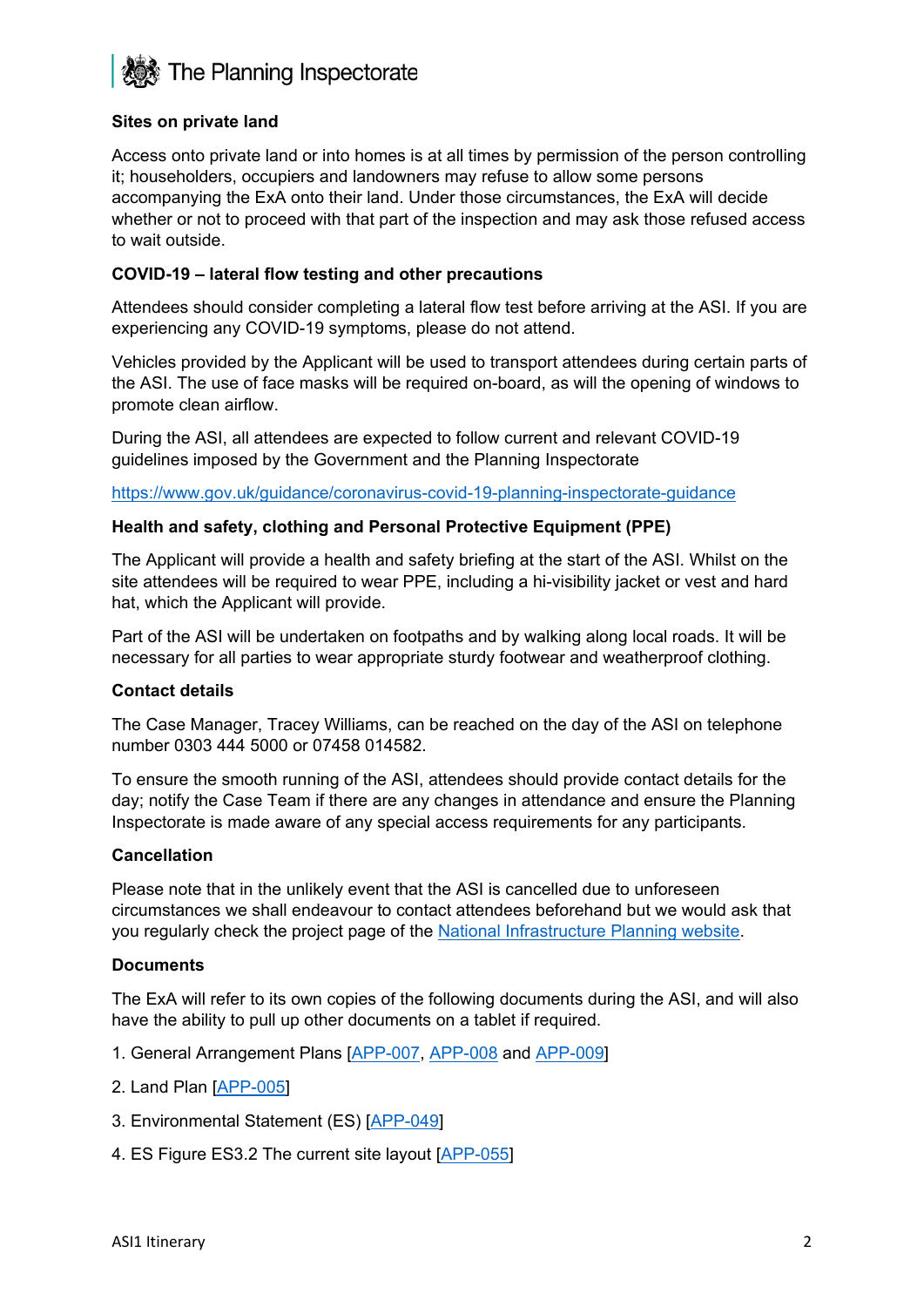# The Planning Inspectorate

- 5. ES Figure ES9.1 Restoration Concept Scheme [\[APP-062\]](https://infrastructure.planninginspectorate.gov.uk/wp-content/ipc/uploads/projects/WS010005/WS010005-000286-5.3.9.1%20Figure%20ES9.1%20Restoration%20Concept%20Scheme.pdf)
- 6. ES Appendix ES14.1 Landscape and Visual Assessment [\[APP-088\]](https://infrastructure.planninginspectorate.gov.uk/wp-content/ipc/uploads/projects/WS010005/WS010005-000315-5.4.14.1%20Appendix%20ES14.1%20Landscape%20and%20Visual%20Impact%20Assessment.pdf)

7. Deadline 1 [\[REP1-003\]](https://infrastructure.planninginspectorate.gov.uk/wp-content/ipc/uploads/projects/WS010005/WS010005-000464-John%20Bosworth%20-%20Deadline%201%20Submission%20-%20re%20Site%20Visit%20Locations.pdf) and Deadline 2 [\[REP2-033\]](https://infrastructure.planninginspectorate.gov.uk/wp-content/ipc/uploads/projects/WS010005/WS010005-000486-Maples%20Teesdale%20LLP%20-%20Written%20Representations.pdf) submissions by Cecil Estate Family Trust (CEFT)

The ExA requests the listed material to be provided on site, by the Applicant or other relevant parties as indicated.

#### *ITINERARY*

#### *10:00 am Arrangements Meeting at the visitor car park.*

- 1. Signing in of all attendees
- 2. Welcome and briefing by the Examining (ExA)
- 3. Health and Safety Briefing by the Applicant

A health and safety briefing will be provided by the Applicant at the start of the ASI. Although COVID restrictions have been lifted, those attending will need to comply with any reasonable requests, in addition to those specified in this document.

| <b>Approx</b><br>timing | <b>Feature</b>                                                    | <b>Location</b> (as<br>shown on plan<br>below) |
|-------------------------|-------------------------------------------------------------------|------------------------------------------------|
| 10.15am                 | On site                                                           |                                                |
|                         | The site access                                                   | 1                                              |
|                         | Example dust monitoring locations by the site entrance            | 4                                              |
|                         | Example monitoring boreholes (gas and groundwater<br>boreholes)   | 5                                              |
|                         | Wheel washing facilities                                          | $\overline{2}$                                 |
|                         | Newly engineered Phase 8 and 9 in the existing landfill           | 3                                              |
|                         | Waste treatment and recovery facility and storage area            | 6а                                             |
|                         | Gas flare                                                         | 6 <sub>b</sub>                                 |
|                         | General view of proposed western extension                        | 9                                              |
|                         | Routes of the utilities which cross the western extension         | 10                                             |
|                         | Surface water management lagoon                                   | 6c                                             |
|                         | Site boundaries including fencing                                 | $\overline{7}$                                 |
|                         | Swallow hole to the north-west of the currently permitted<br>area | 8                                              |